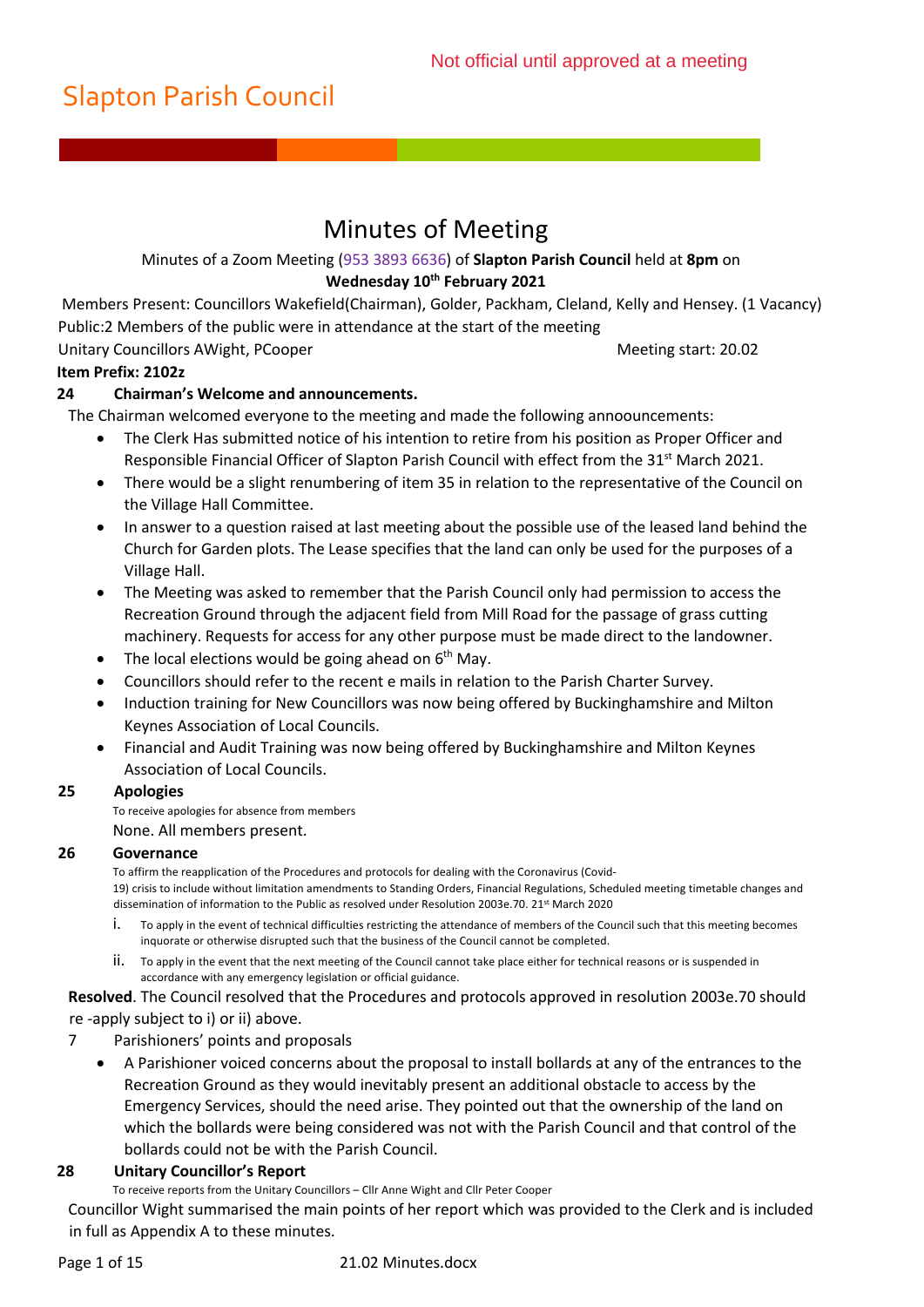#### **29 Declarations of interest from Councillors in items on the Agenda**

To receive declaration of interest from members.

None

#### **30 Dispensations**

To confirm dispensations to speak and/or vote on items on the Agenda.

The Clerk confirmed that there were no dispensations currently in force and that there had been no requests for new dispensations.

### **31 Co – option to fill Councillor Vacancy.**

To consider co-option of candidates to fill the councillor vacancy.

The Clerk confirmed that there had been no expressions of interest received.

#### **32 Approval of minutes**

To confirm the minutes as an accurate record of proceedings of the Ordinary Meeting held on 13th January 2021 (21.01z Minutes Jan 21.docx) previously circulated and taken as read.

**Resolved.** The Council resolved that the minutes, as circulated, should be signed as an accurate record of the proceedings at the meeting on  $13<sup>th</sup>$  January 2021.

#### **[Item 37 and 38 on the Agenda were taken at this point]**

#### **33 Planning**

To consider appropriate action or response to the following: -

i. Applications –

Planning application 32D Toddbury Farm, Slapton Road, Little Billington, Leighton Buzzard, LU7 9BP CB/20/04023/FULL

**Resolved.** The Council resolved that Councillors Hensey and Packham would become a sub committee of the Council with authority to prepare a response on behalf of the Council

- ii. Appeals None
- iii. Notifications (Withdrawals or enforcements).- None
- iv. Other. None.

#### **34 Parish Reports**

To receive reports and updates from the Clerk and Councillors on the following matters and consider next action on matters arising: Clerk:

- a) Horton Defibrillator.
- b) Footpath opposite Tornay Court.
- c) Clerk's Annual Appraisal.
- d) Updating of the Recreation Ground signage.
- e) Access to Recreation Ground.
- f) Precept submission.
- g) Enquiries from e mails, correspondence and Website.

The Clerk presented a report to the meeting which is included as Appendix B to these minutes.

There were questions or clarifications arising.

Councillors:

#### a) Litter in Grove - Update from Councillor Golder

Councillor Golder reported that the bin had been installed. Signage is still outstanding. Councillors Golder and Wakefield will collaborate to arrange this.

b) Report of proceedings of the EGMHC held on 28 January 2021 – Councillor Wakefield

The report was provided by Councillor Kelly.

The Elizabeth Griffin Memorial Hall Committee had met and raised various concerns regarding the proposals for the Parish Council Survey and questionnaire currently being prepared in connection with a New Village Hall.

The Committee was opposed to the survey being carried out during the Pandemic. Councillors Kelly and Wakefield, who are both Trustees of the Elizabeth Griffin Memorial Hall, confirmed that whilst they had taken part in the meeting, they had not voted on this matter.

## **35 Liaison Councillor to the Elizabeth Griffin Memorial Hall Committee**

To consider nominations for the liaison Councillor to the Elizabeth Griffin Memorial Hall Committee

**Resolved.** The Council resolved that Councillor Kelly was appointed as the Liaison Councillor to the Elizabeth Griffin Memorial Hall Committee.

#### **36 Cast Iron Road Sign**

To consider quotes for remedial works to the sign.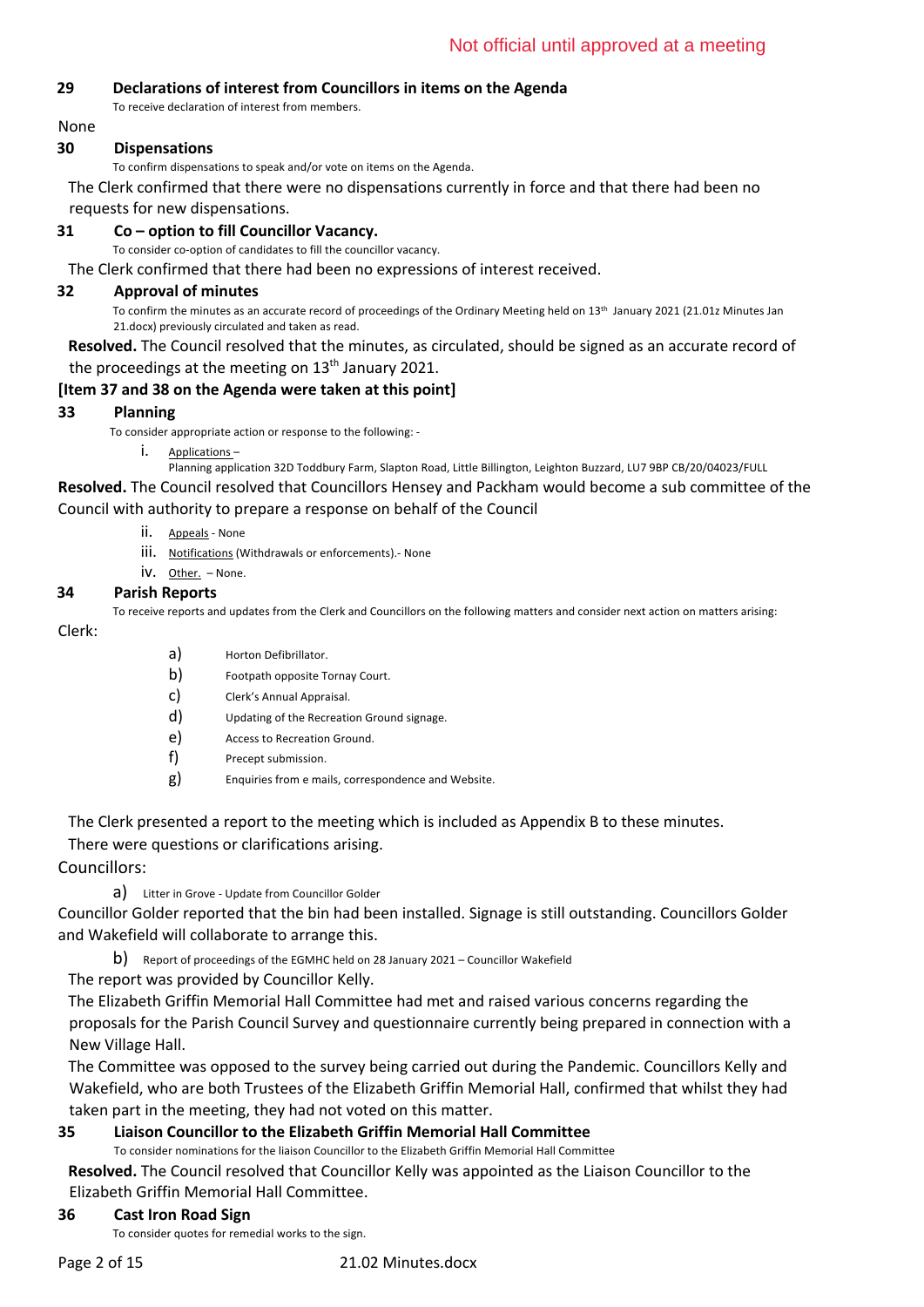## **Deferred to next meeting**

### **[The following 2 items were taken immediately following item 32 above]**

#### **37 Speed Restriction Measures in Mill Road**

To consider supporting the request from a Parishioner for the installation of speed restriction measures in Mill Road, Slapton and actions to be taken.

Unitary Councillors Wight and Cooper were invited to contribute to this item.

Both drew the Council's attention to drawbacks with this type of traffic calming measure and suggested approaching this via the Community Board, as this problem was repeated in other parishes.

Councillor Cleland will try to attend the Traffic sub-committee to explore the options further.

#### **38 Highways and Road Safety. (Lead Councillor Cleland)**

To receive proposals for wording and issue of a letter regarding the extension of the speed limit to the West of Horton on the B488. **Resolved.** The Council resolved that the draft letter was approved and should be issued to Shane Thomas.

To receive updates and consider next action on the following:

i. The provision of 30mph repeater signs and markings in Horton and Slapton.

Unitary Councillors Wight and Cooper were invited to contribute to this item.

Councillor Packham advised that he had already made Buckinghamshire Council aware of the need to repaint our dragons teeth and 30mph road signs

It was suggested that the Council should approach the Local Area Technician about getting the existing road markings repainted and discuss provision of the extra repeater markings and signs during the process.

 $ii.$  The Horton Speed Restriction.

This item was not addressed at this meeting.

iii. Flooding problems outside Grove Cottage, Horton.

Unitary Councillors Wight and Cooper were invited to contribute to this item.

Councillor Wight advised that this had been raised with the Local Area Technician who was aware that this problem had arisen since the recent resurfacing of the road.

Councillor Cleland will progress this with the Local Area Technician.

#### **39 Recreation Ground**

(deferred from January 2021 meeting)

i) To consider a report from Councillor Packham regarding the installation of bollards for the purpose of security.

Councillor Packham confirmed that the access from Bury Farm to the Recreation Ground was owned by Bury Farm Residents Ltd.

Unitary Councillor Cooper advised that the Ambulance records system did not identify the Recreation Ground as a location against which a padlock unlocking code could be registered. He will review this further.

Further consideration of this item will be deferred to the March meeting.

ii) To consider quotation received for works to matting.

**Resolved.** The Council resolved that the quotation from John O Dwyer in the sum of £308.00 was approved.

iii) The Main Path needs patching. To receive update or recommendation from Councillor Packham

Councillor Packham advised that his enquiries indicated that a self-bonding gravel finish should provide a sufficiently flexible finish to accommodate the problems with the seasonal ground movements. Councillor Packham was requested to obtain costings for this.

iv) To receive updates on the following items:

a) The gate next to the Quiet Area. (Clerk)

This has been completed and the invoice approved for payment at last month's meeting. No further action.

b) Basketball backboard. (Councillor Golder)

Councillor Golder reported that John O'Dwyer had provided a quotation to replace the board at a cost of £80.00.

**Resolved.** The Council resolved that the quotation from John O Dwyer was approved.

c) The Table and Bench donated by the Spirit of Slapton. (Clerk)

This has been completed and the invoice approved for payment at last month's meeting. No further action.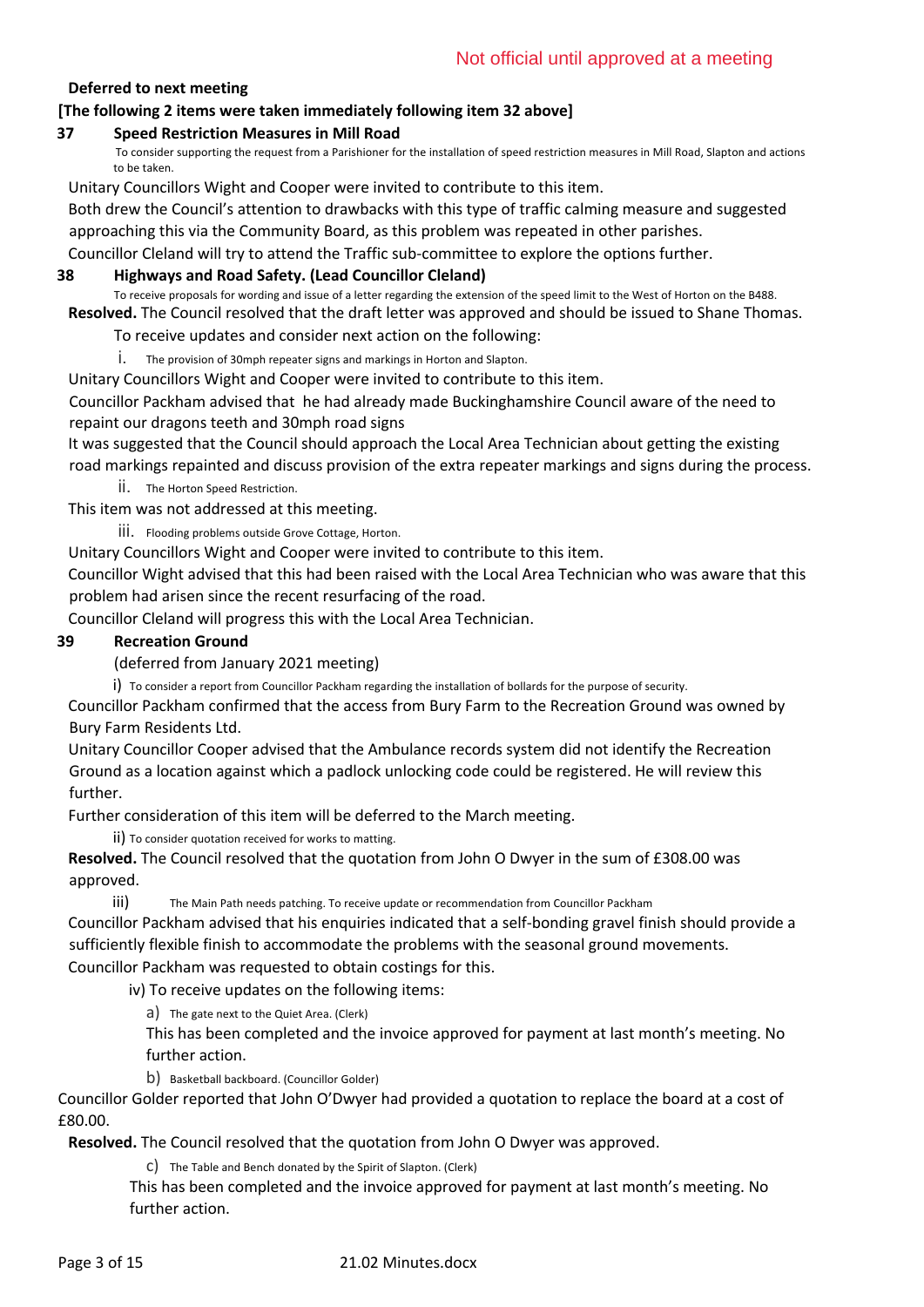#### **40 Waste bin operative procedures.**

To receive recommendation and proposal from Councillor Wakefield for updating the arrangements.

**Resolved.** The Council resolved that the payment to John O'Dwyer was to be increased from £20.00 per month for the Recreation Ground inspections to £25.00 per month for the Recreation Ground inspections and emptying of the bins on the Recreation Ground.

#### **41 New Village Hall**

To receive an update from Councillor Golder and Councillor Hensey on the questionnaire being issued to the village and decide next action.

Councillor Golder gave an explanation as how feedback expressing concerns as to how queries raised by proposed questionnaire had been addressed by including two e mail addresses and telephone numbers (timed) included in the document.

**Resolved.** The Council resolved that Councillors Golder, Cleland and Kelly should sign off on the finalised version on behalf of the Council, circulate it to all Councillors and make arrangements to publish it and deliver it to all households.

#### **42 Name Sign**

To consider estimated costs established by Councillor Packham and inclusion in the Budget for 2021/22 financial year. (Deferred from December 2020 meeting)

#### **Deferred**

#### **43 Website Accessibility. ( Councillor Packham)**

To consider a proposal to place a purchase order with Aubergine Ltd for the implementation of a WCAG compliant website. **Resolved.** The Council resolved to place an order with Aubergine in accordance with their proposal dated 5 January 2021.

#### **44 Financial Reports and Transactions since last meeting.**

The Responsible Financial Officer circulated a report in connection with this item which is appended C and attached to these Minutes.

h) To approve the Lloyds Bank Mandate Variation request to add Councillor Wakefield and Councillor Packham as Full Power signatories with immediate effect for submission to Lloyds Bank. (RFO)

**Resolved.** The Council resolved that the signed Lloyds Bank Variation request forms to add Councillors Wakefield and Packham were approved.

ii) To give direction that the Clerk will by the 19<sup>th</sup> February 2021 distribute Lloyds Bank Mandate forms to Cllrs Golder, Hensey and Kelly for signature. (Councillor Wakefield)

**Resolved.** The Council resolved that mandates should be arranged to give similar powers to everyone on the Council.

iii) To consider providing for the Chairman in the first instance or in his/her absence the Council will nominate a substitute to approve all payments to creditors not previously approved and will further endorse those Statutory and Contractual payments approved by the Clerk/Responsible Financial Officer. (Councillor Wakefield)

**Resolved.** The Council resolved that the Chairman in the first instance or in his/her absence the Council will nominate a substitute to approve all payments to creditors not previously approved and will further

endorse those Statutory and Contractual payments approved by the Clerk/Responsible Financial Officer. iv)To give direction that the Clerk will by the 26<sup>th</sup> February provide all Councillors with Mandate Forms so that the Council's Bank Accounts

at Barclays and Cambridge and Counties can be updated. (Councillor Wakefield) The Chairman requested the Clerk/Responsible Financial Officer to clarify whether this was achievable. The Clerk reminded the Chairman that he had previously been advised that the Clerk had exhausted the contractual hours for the month and explained that each form had to be completed on-line populating it with the full details required, which had been requested but were not yet available for all Councillors. Completing each form could take around 40 minutes.

**Deferred.** It was decided that this would be deferred to next meeting.

The Clerk/Responsible Financial Officer was requested to share the bank account details with Councillor Cleland, as a full signatory on the Barclays account, who would explore obtaining the mandates required.

iv) To consider approval of setting up standing order Direct Debit payment for electricity account to SSE on the Lloyds Bank Account. (RFO)

**Resolved.** The Council resolved that the Direct Debit Forms for the electricity account(s) were approved and should be signed by two councillors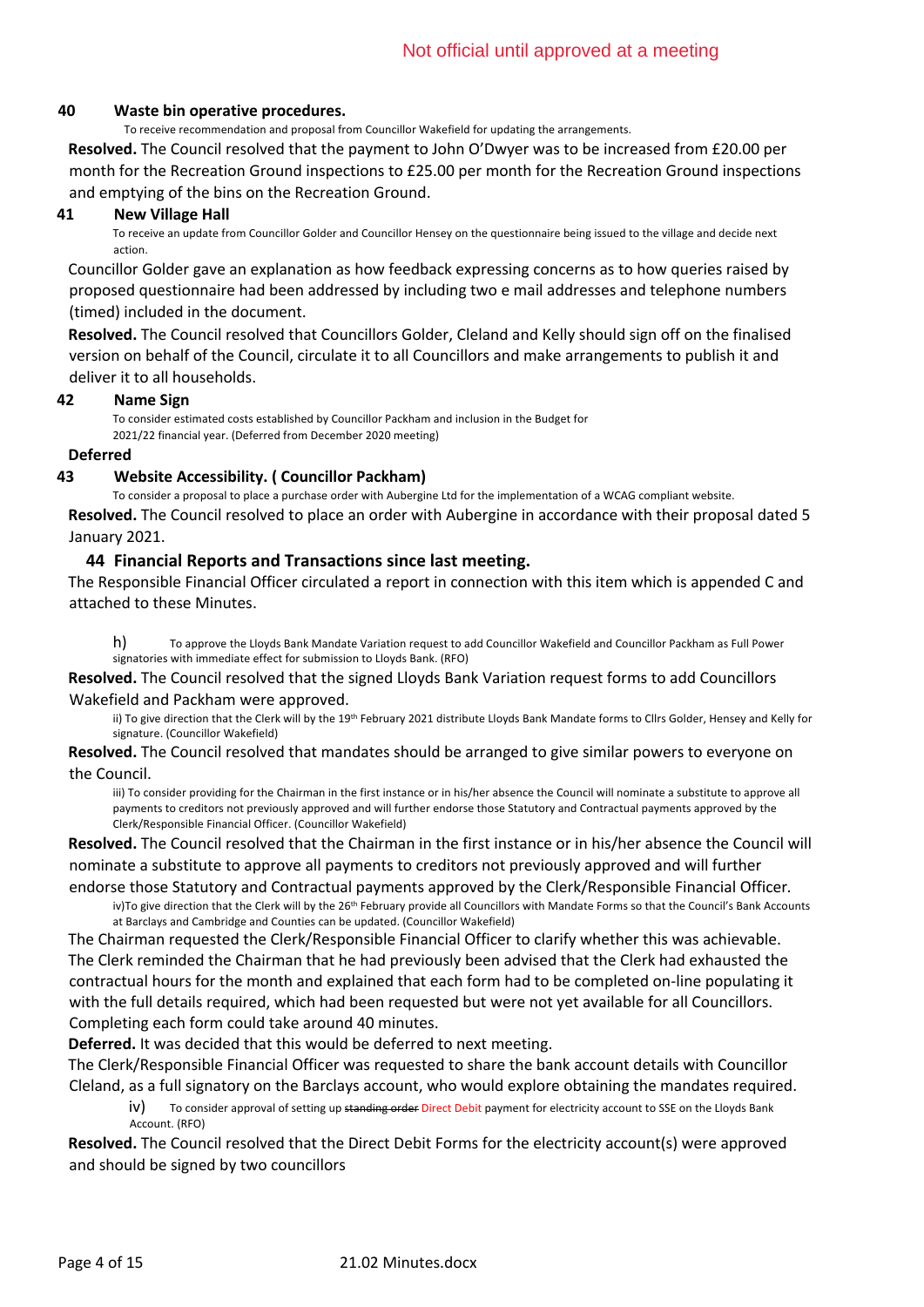v) To receive and approve financial reports and transactions made and awaiting authorisation since last meeting. (RFO) The Responsible Financial Officer had circulated the 21.02 Transactions report prior to the meeting. This is appended D and attached to these minutes.

**Resolved.** The Council resolved to approve the 21.02 transactions as presented.

#### **45 Items for Website**

To receive suggestions for inclusion on the Website not covered elsewhere in the meeting.

Councillor Colder suggested that an item requesting volunteers to take up the role of Editor for the Villager might be posted.

### **45 Date of the next Ordinary meeting: Wednesday 10thMarch 2021**

Meeting Closed: 21.47.

Not official until approved at a meeting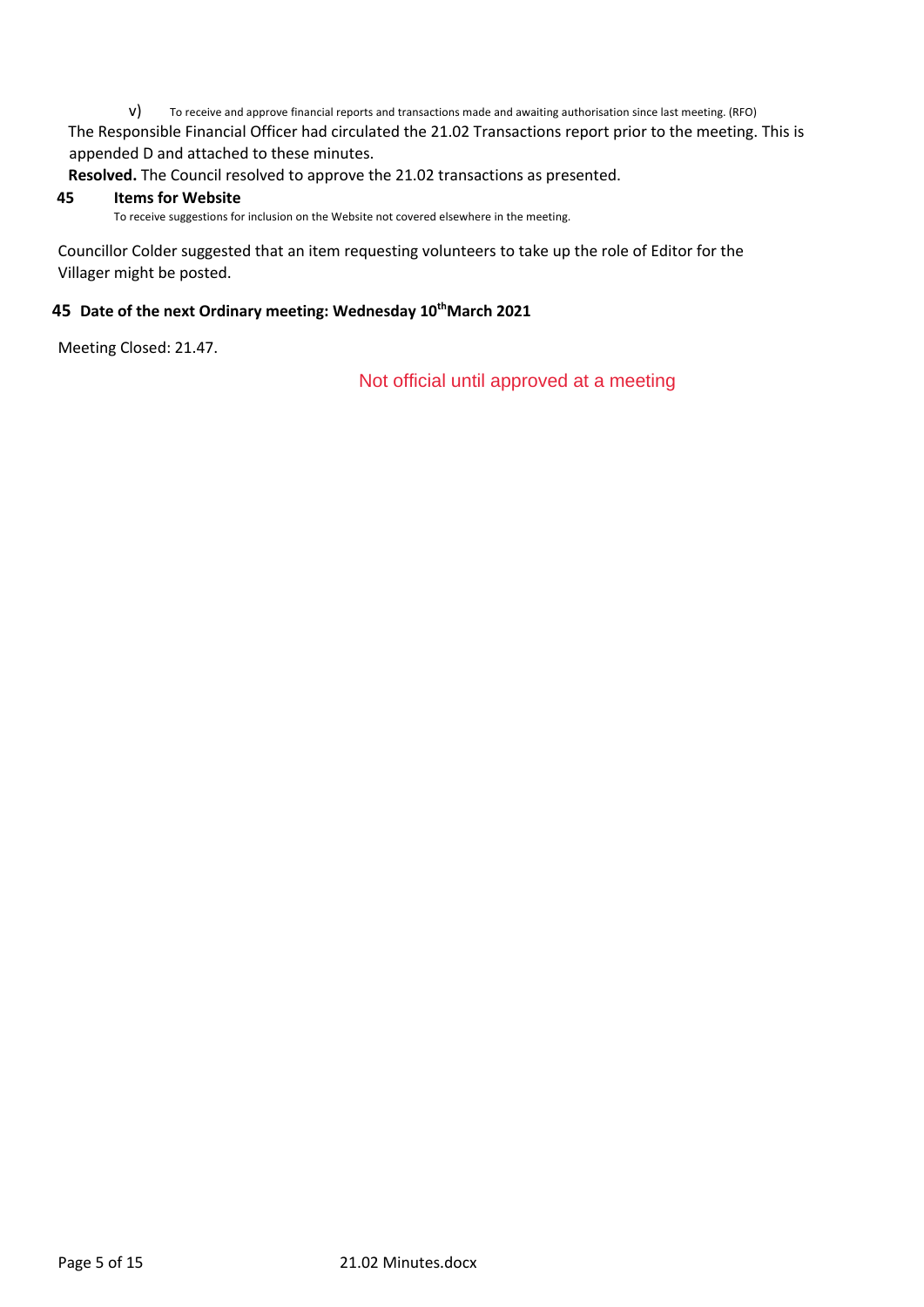## **Buckinghamshire Council February Report** Appendix A

## **Local Area Flooding**

Given the heavy rainfall we have experienced over the past few weeks, I thought it would be useful to remind residents and parish councils Who to contact in the event of flooding.

If your problem relates to:

- danger to life or limb contact the fire and rescue service 999
- burst water main or household stormwater drain call your water provider Anglian Water, Thames Water or Affinity Water
- main river or reservoir check updates on Environment Agency Floodline or call 0345 9881188
- less urgent road problems report it on Fix My Street
- road flooding emergencies report it to the Transport for Bucks out of hours line, on 01296 486630

## **Bucks Additional Restrictions Grant**

If you have been heavily impacted as a result of the COVID-19 restrictions during January 2021 and have not been able to get support through the Local Restrictions Support Grant scheme, you can apply for the Bucks Additional Restrictions Grant.

The grant is open to applicants until 28 February 2021 at midnight, following which the applications window will be closed.

## **Eligibility**

To be eligible:

• your business must have experienced a reduction in income of 30% or more during January 2021 (you will need to be able to demonstrate the reduction against January 2020)

You will not be eligible if:

- you are already eligible for the LRSG (closed, open or sector) from 1 February 2021
- you are a self-employed individual already receiving support through the government's Self Employment Income Support Scheme (SEIS)

In addition, your business must:

- be based in Buckinghamshire Milton Keynes based businesses should apply to the Milton Keynes version of this fund
- have been trading immediately prior to 5 November 2020 and not have been insolvent, in administration or under a striking off notice on 1 February 2021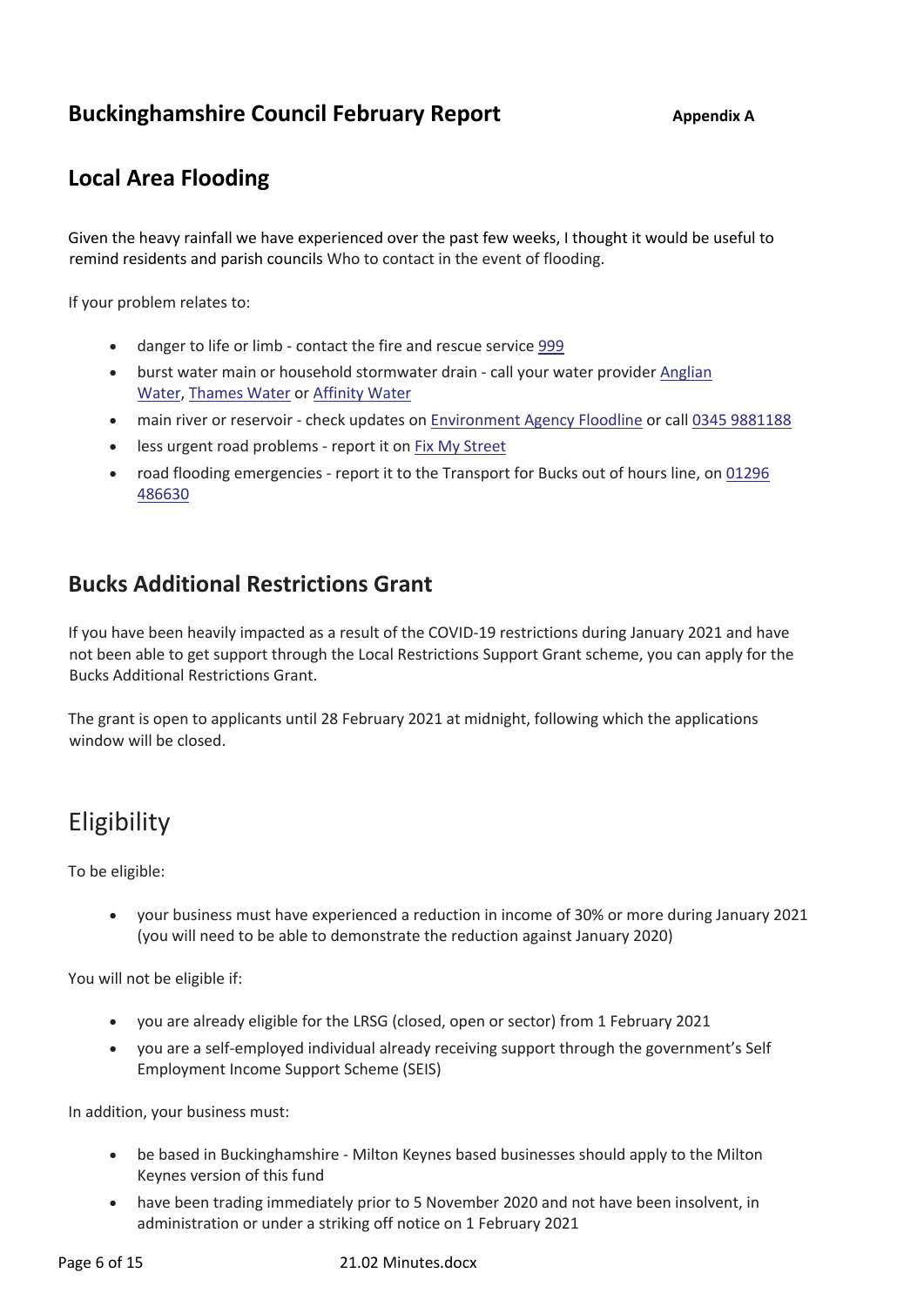- apply for one premises only
- submit one application only, if you are Self-Employed and have multiple business interests

The amount awarded will be determined by the number of employees in the business:

| Criteria                                              | Grant value |
|-------------------------------------------------------|-------------|
| If you are self-employed (not already claiming SEISS) | £1,000      |
| Businesses with fewer than 5 employees                | £1,500      |
| Businesses with 5 or more employees                   | £3,000      |

You can apply for the grant by visiting the Buckinghamshire Council webpage at the link below

https://www.buckinghamshire.gov.uk/coronavirus/coronavirus-business-support-hub/coronavirusbusiness-grants/additional-restrictions-grant/

## **The Helping Hand Service**

Buckinghamshire Council continues to provide its Helping Hand service and is preparing to provide all eligible pupils with a £15 school meal voucher for February half-term break.

Following the success of the Christmas voucher scheme, it will give our most vulnerable families support to buy food over the one-week half-term holiday week starting on 15 February.

10,500 children and young people received support over the Christmas holidays (a total of £315,000 worth of vouchers) and with more parents becoming aware and applying for eligibility for free school meals, we expect this number to increase.

This is being funded from the government COVID-19 Winter Grant Scheme to target families with children and young people eligible for free school meals. As well as the vouchers, the council is using the funding as a 'Helping Hand' to provide support to any household worried about food or warmth this winter.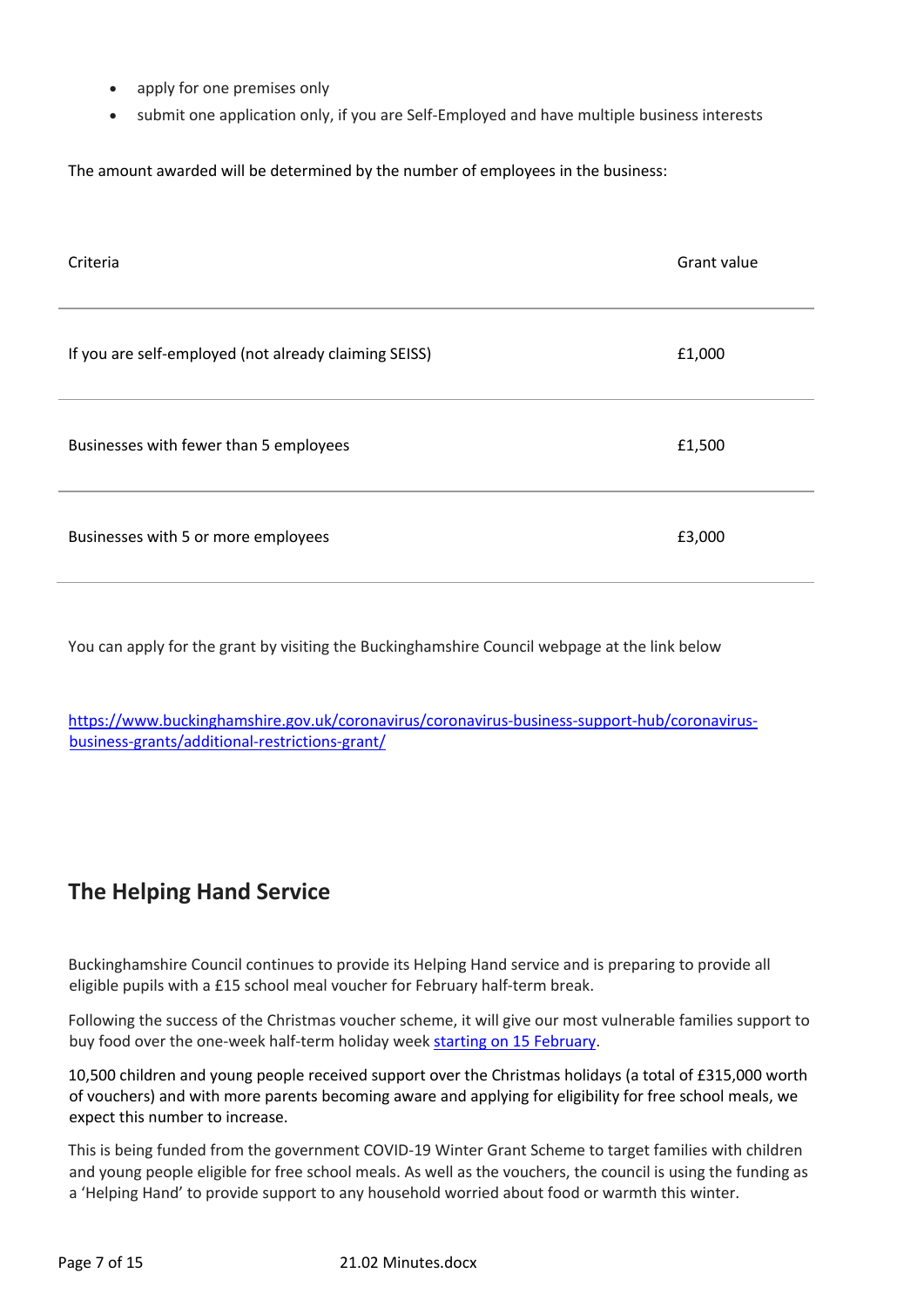The council will send a letter to parents and carers, via schools, before the end of term to give them the details of how to claim and activate the £15 digital food vouchers which can be used at Asda, Morrisons, Tesco, Sainsbury's, Waitrose, Marks and Spencer Food and now also Aldi.

Councillor Anita Cranmer, Cabinet Member for Education and Skills said: "The vouchers provided at Christmas proved to be a great success and enabled families to have choice on where they shopped to feed their families. We are really pleased that Aldi has now joined the scheme as they offer families excellent value for money.

I would also like to say a huge thank you to all our schools who have been supporting families during the first part of the spring term; it's been a tough time. Not only are they providing free school meals but are offering remote learning for the majority of students studying at home and in-school learning for the children of key workers."

Councillor Gareth Williams, Cabinet Member for Communities and Public Health said, "The Helping Hand service has been a welcome relief for many families in the county providing support in many different ways to suit individual families. From sourcing winter clothing, providing referrals to foodbanks through to accessing grants to support people with fuel bills or fixing broken boilers, the team are on hand to continue helping throughout the colder months. If you need help, or you know someone who need help, please contact our team on 01296 531151 or complete the contact us form."

### **Support in the community**

A number of community and voluntary groups are running local programmes which offer support to households. To find out what is available in your area, please put your postcode into the online directory https://directory.buckinghamshire.gov.uk/

## **Worried about food or warmth over the winter season?**

The Council has set up a dedicated Helping Hand phone line for households worried about food or warmth over the winter season. Telephone: 01296 531 151 Monday to Thursday, 9am to 5:30pm/ Friday, 9am to 5pm

You can also contact us here - https://www.buckinghamshire.gov.uk/your-council/contact-us/ for more information.

If you call our Helping Hand support line, our advisors:

- will ask questions about your circumstances so that they can provide the best advice and help
- may direct you to agencies and organisations who can offer help and support
- may offer direct support with food, energy and water bills or other essentials

In an emergency, contact our out of hours team on 0800 999 7677.

## **Better Health in 2021**

Seven in 10 adults are motivated to get healthier in 2021 due to COVID-19

Since the pandemic began, a third of people reported snacking on unhealthy food and drinks at least once a day (35%), almost a third (29%) of smokers agreed they smoked more since the second national lockdown and 23% of drinkers claimed that their alcohol intake has increased.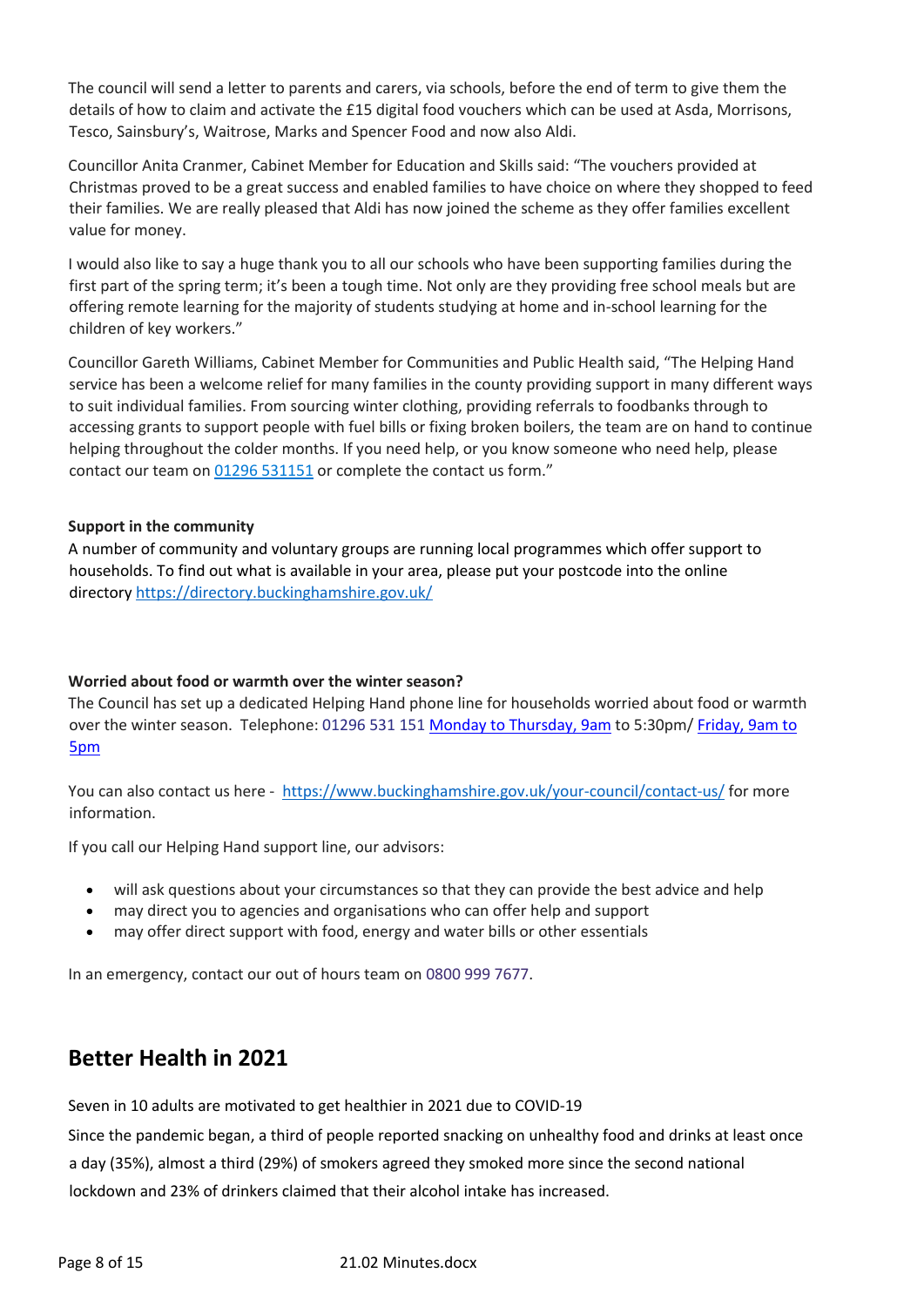However, almost half of the population (43%) feel more motivated to make changes to their life than they did in January 2020.

That's why Buckinghamshire Council and Live Well Stay Well are supporting the national Better Health: Let's Do This .

Live Well Stay Well is a free service that has already helped thousands of people in Buckinghamshire. With tailored advice online and by phone to help you lose weight, get active, stop smoking, manage your drinking or help improve your mental health.

Gareth Williams, Cabinet member for Communities & Public Health said, "The past year has been immensely challenging and being stuck at home much more this year, understandably, has seen some unhealthy habits creeping up on us all. Now is a great time to make a New Year's Resolution stick, and there are a range of local, free tools and one to one support available to help you achieve your goals in 2021."

"Live Well Stay Well really can help you to make those changes we all want to make actually stick, as well as provide step by step help to make sure you stay on track," says Gareth.

To get started visit:

Live Well Stay Well

https://www.livewellstaywellbucks.co.uk/

01628 857 311

To stop smoking, text: 'QUIT' to 85222

Or visit Better Health

https://www.nhs.uk/better-health/

## **Bucks Business First Support for Local Businesses**

I thought it might be useful to remind everyone of the Bucks Business First website, and to highlight some of their recent work below. Their website can be found at:

## https://bbf.uk.com

## **Virtual Business Advice**

If any businesses in your network need ongoing and long term business support, please encourage them to contact our team at Buckinghamshire Business First. They can meet one of our Business Advisers for a oneto-one virtual meeting to discuss their needs and they can be updated on the latest support available for EU Transition, COVID-19, projects that reduce carbon emissions, growth initiatives and much more.

#### **Performance Overview**

I would like to share the performance headlines the 9 months to Dec 2020 – it's been a busy year, even with the challenges of Covid-19 BBF has distributed £6,770,096 in grant funding to businesses at the coalface. This grant funding alongside business support programmes delivered by Buckinghamshire Business First is projected to create 712 new jobs and 311 new products or services. More detail can be found on the website.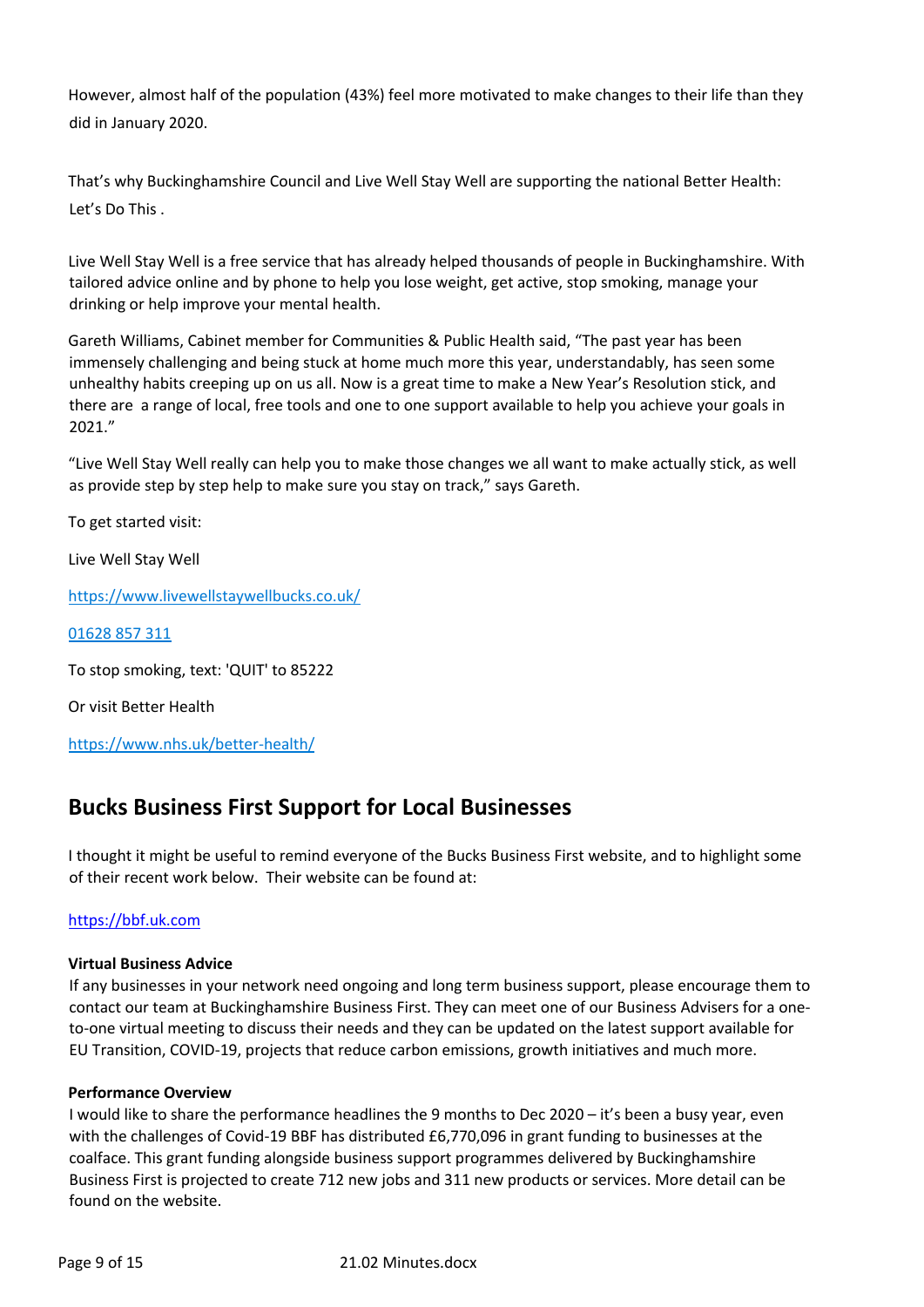### **End of EU transition period**

A new team has been set up within Buckinghamshire Business First to provide businesses with support and advice in regards to the end of the EU Transition period. Activity for this team of 7 staff will help businesses with specialist advice and 1:1 meetings for those who need it.

Our hope is that this activity will help ensure that businesses are aware of the key implications of leaving the EU in regards to:

- Importing and exporting
- Workforce and People
- Regulations and standards
- Digital and data
- Business legal requirements
- $\bullet$
- Energy and climate

Please feel free to book a chat with one of our business advisors via email at BusinessSupport@bbf.uk.com or you can call on 01494 927130.

## **Residents invited to online consultation event to comment on SEALR Phase 2**

Residents are urged to make their views known on Phase 2 of the South East Aylesbury Link Road before the consultation ends on the 26th February 2021. To access the consultation please go to the Your Voice Bucks SEALR phase 2 feedback webpage.

To support the consultation the council will be hosting a live Question and Answer session over Microsoft Teams from 1800-1930 on the 15th February 2021. This will feature a presentation from council staff and will give an opportunity to ask questions about the SEALR Phase 2 project. If you wish to join the Question and Answer session, please email hitmailbox@buckinghamshire.gov.uk requesting that we send you an email invite and please also raise any questions you wish answered.

SEALR Phase 2 is a new project that will deliver an additional 450m of new dual carriageway and a roundabout to the west of the original SEALR. This new roundabout will connect the SEALR Phase 2 with the Stoke Mandeville Relief Road and the proposed South West Aylesbury Link Road. The original SEALR, connecting the A413 Wendover Road and the B4443 Lower Road, will now be delivered as a 'Phase 1' of the SEALR project.

Phase 2 of the SEALR was originally planned to be built by HS2 as part of the Stoke Mandeville Relief Road. This original design would have been built just as a single carriageway with no roundabout to connect to the proposed South West Aylesbury Link Road. Buckinghamshire Council will therefore provide this by building Phase 2 as a dual carriageway with the new roundabout. This will help to prevent Phase 2 from becoming a pinch point and prevent any future disruption from the need to retrofit a roundabout.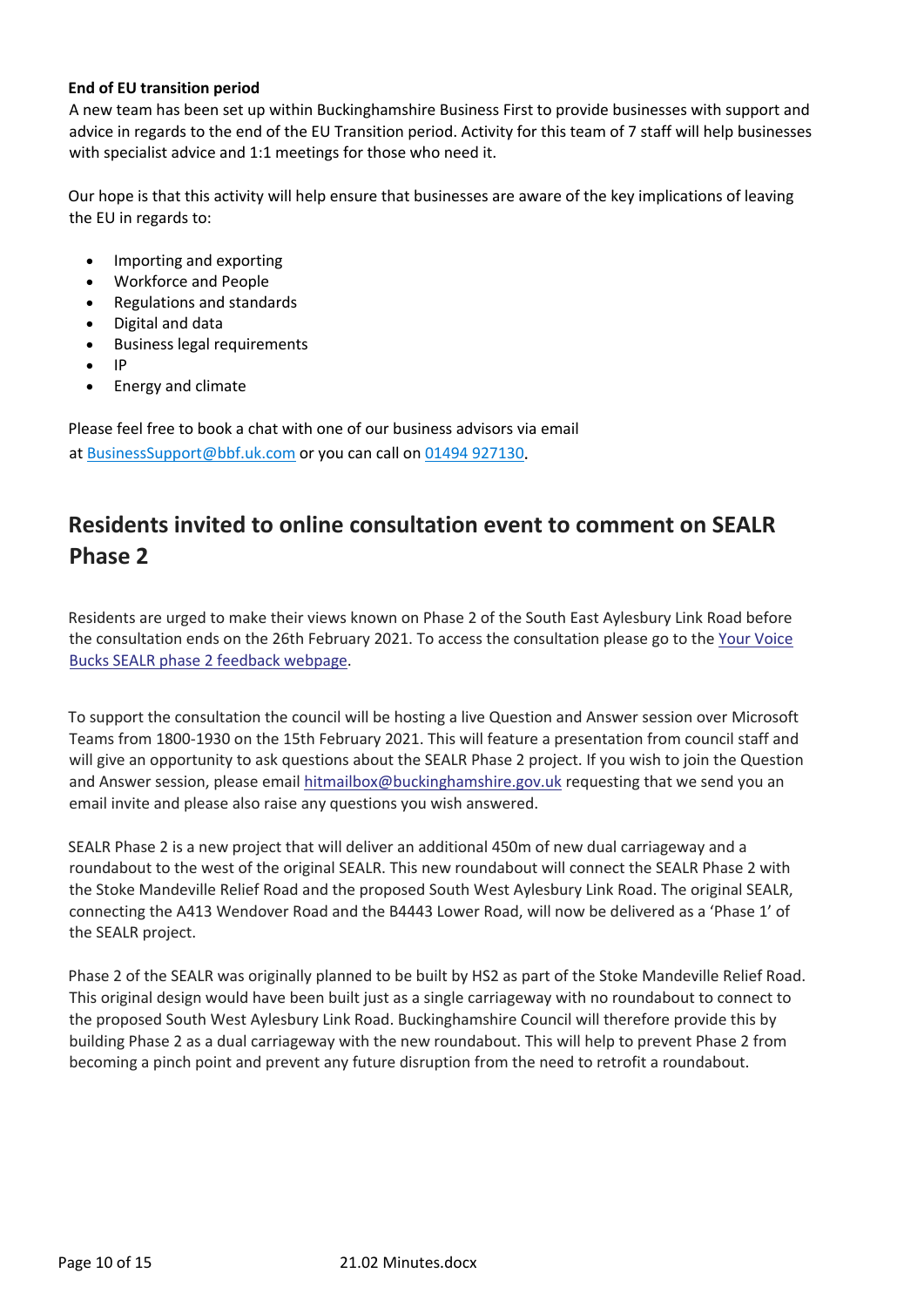

Aerial plan showing where SEALR Phase 1 and 2 will be built

The above plan shows where SEALR Phase 1 and 2 will be built.

The construction of the Aylesbury Orbital Link Road is a priority for the Council to help reduce congestion within Aylesbury.

Nick Naylor, Cabinet Member for Transport, said: "We are keen to avoid disruption in the future so delivering this infrastructure now will be a saving for residents. This will also ensure we deliver the infrastructure required for the full Aylesbury Orbital."

Buckinghamshire Council Leader Martin Tett said: "The orbital route around Aylesbury has been a priority for many years. Nevertheless, we want to keep consulting with residents to ensure that we are getting each section of this right."

## **Show some love for key workers this Valentine's day**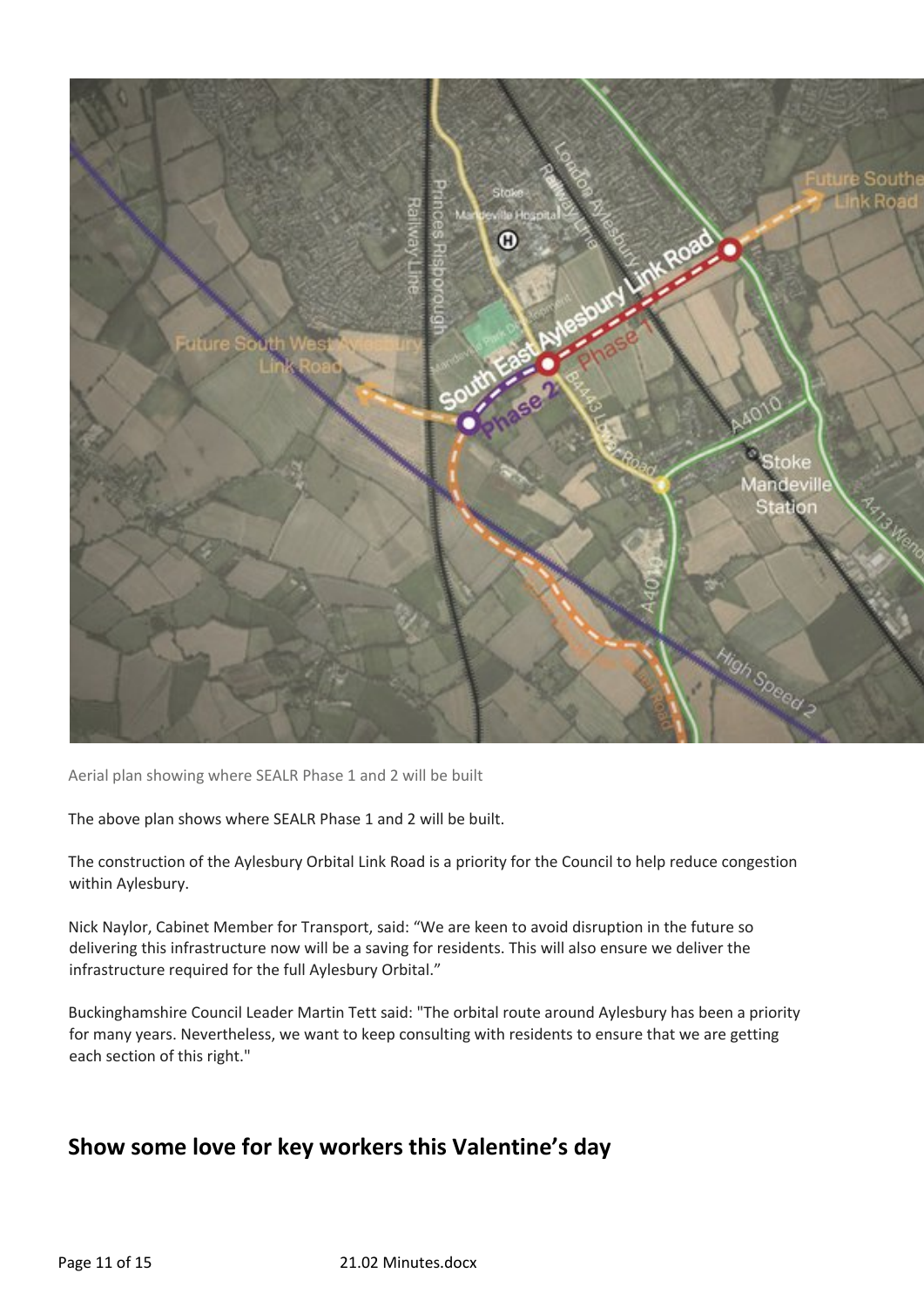"Show some love to key workers this Valentine's Day" says Buckinghamshire Council and Buckinghamshire Healthcare NHS Trust, as they ask residents to fill the county with love, by placing a heart in their windows from today (Monday 1<sup>st</sup>February) through to Valentine's day on Sunday 14<sup>th</sup> February.

People in Buckinghamshire are being invited to take part to thank all our key workers for the incredible commitment and sacrifice they have made for us every day, throughout the Coronavirus pandemic.

To take part simply draw or decorate some hearts and place them in your window for the world to see. The council would love to see them too, so please do share on social media using the hashtag #ShowSomeLove to spread your thanks online.

Cllr Martin Tett, Leader of Buckinghamshire Council, said: "I know just how amazing all our key workers have been during this pandemic and it would be great if all of us could get behind this campaign to show our appreciation. Displaying a heart in your window is simple and really meaningful and continues to show our key workers we appreciate them. Let's do this together."

Neil Macdonald, Chief Executive at Buckinghamshire Healthcare NHS Trust, said: "Every day I can see just how big a sacrifice our healthcare staff are having to make to care for those who are very ill with COVID-19. If everyone gets behind this campaign, I think it will be a great way to recognise and appreciate them along with all our other keyworker heroes, who have worked tirelessly since last March."

To find out more uplifting stories about how people are coming together to support each other during this pandemic, please visit the Proud of Bucks blog.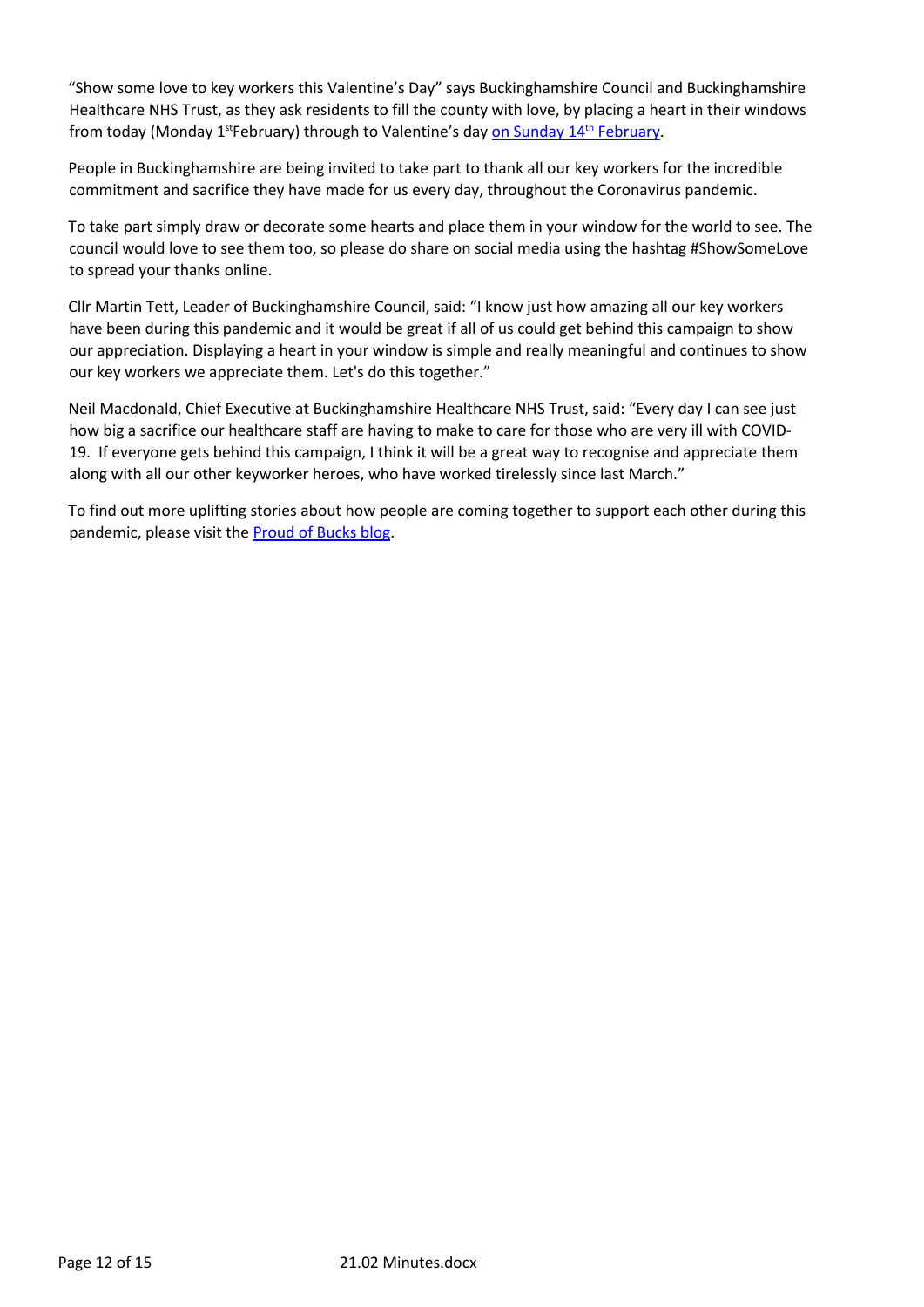### **Parish Report presented by Clerk Appendix B Appendix B Appendix B**

a) Horton Defibrillator.

The Clerk has spoken with Tony Reynolds and forwarded the e mail with contact details again. Quote awaited.

b) Footpath opposite Tornay Court.

Details from website:

Ref Number: 190642184

**Enquiry Number:**42184

**Submitted:** 17 Jun 2019 06:29:38

**Problem type:** Stile

**Sub-type:** Stile/Damaged

**Status:**This fault is awaiting processing

The details from the website showing that the fault is still awaiting processing has been sent to the Parish Support Officer and unitary councillors with a request for information as to when it will be attended to.

- c) Clerk's Annual Appraisal. Guidance and forms have been received from BMKALC. With the retirement of the Clerk wef  $31<sup>st</sup>$ March 2021 there is nothing further required on this item
- d) The updating of the Recreation Ground signage.

The purchase order has been issued. The signs should be delivered to Councillor Wakefield's address. Invoice awaited.

- e) Access to Recreation Ground. The Parish Council padlock has been delivered to the landowner who has requested that the code is not shared beyond the Council Grass cutting contractors, without her knowledge.
- f) Precept submission. The precept request has been submitted to Buckinghamshire County Council arrangements put in place for the payment to be made into the Parish Council Lloyds Bank Account.
- g) Enquiries from e mails, correspondence and Website.

There were reports that one of the streetlights repaired just after last evening had failed after one night. The contractors were advised straightaway and there have been no further reports that the light is not working.

There was one enquiry received regarding the procedure to be followed in respect of the NVH Questionnaire. The enquiry was circulated to Councillors.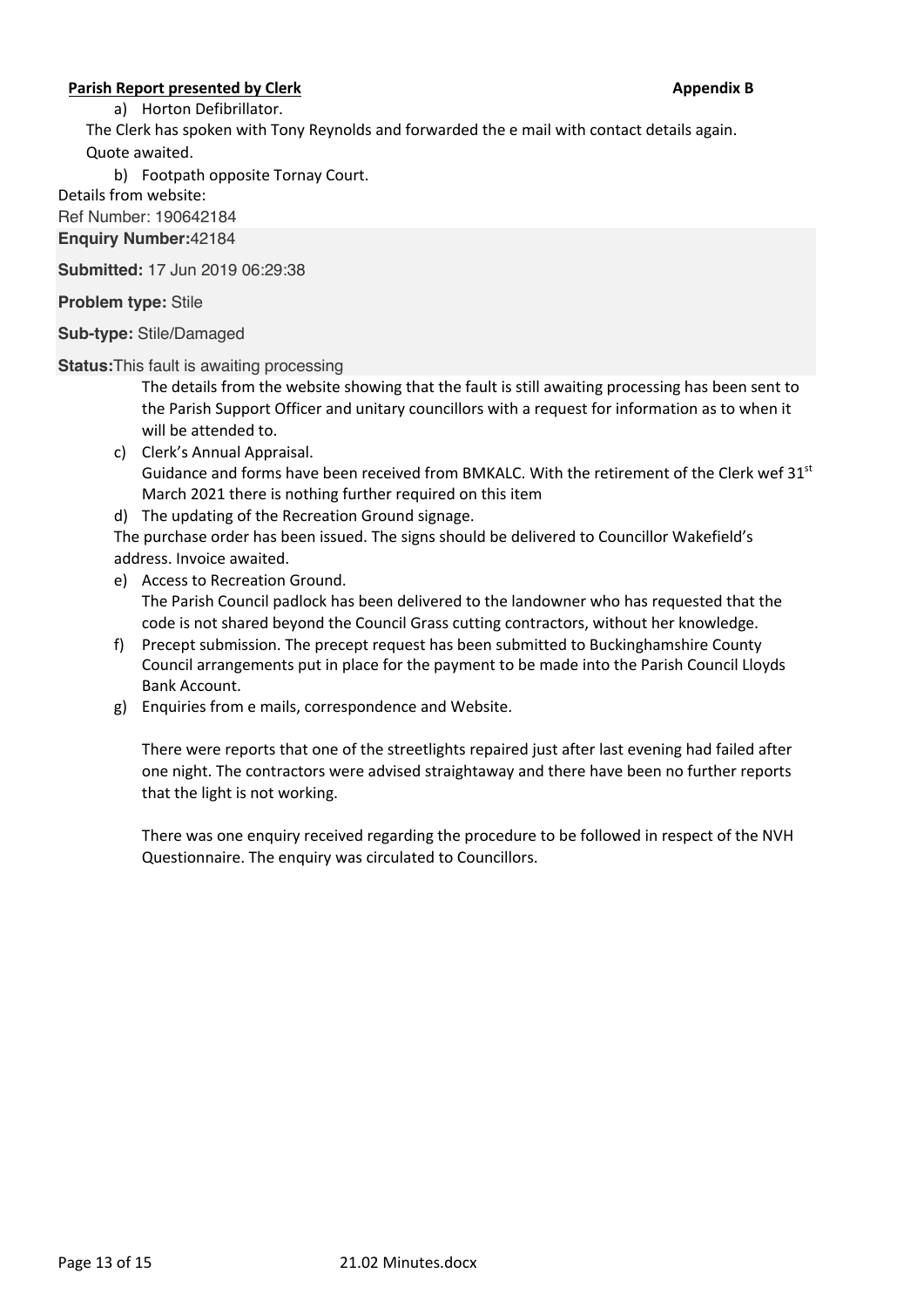*i) To approve the Lloyds Bank Mandate Variation request to add Councillor Wakefield and Councillor Packham as Full Power signatories with immediate effect for submission to Lloyds Bank. (RFO).* 

Signatures have been obtained, as required, to the 'Your Mandate Variation Request'(Mandate) Forms as circulated in Bundle 4 of papers for this meeting.

Risk analysis:

Approval by Council will comply with Financial Regulation 5.1 and enable the forms to be submitted to Lloyds Bank to complete the process.

Items ii) to iv) were added late at the specific request of Councillor Wakefield. They are not addressed by this report from the Clerk/Responsible Financial Officer.

v) The wording of the Agenda was incorrect for this item. "Standing Order" should be replaced by "Direct Debit".

Direct Debit forms have been prepared for signature. If approved by the Council they will require the signature of two Councillors (Bank Signatories) to the forms in accordance with Financial regulation 6.7.

vi)Reports circulated in advance of the meeting.

a)Bank reconcilliations (Bundle 3) b)YTD (Bundle 3) c)Reserves and Bank holdings (Bundle 3) d)Transactions for month. (Bundle 4)

Note: The invoice for the Zoom Licences approved at last meeting was incorrectly reported as "Zoom Licences Dec". It has subsequently been amended in the Cash book records to read "Zoom Licences (Dec) Jan" by way of correction.

J Furniss Responsible Financial Officer Slapton Parish Council

February 2021